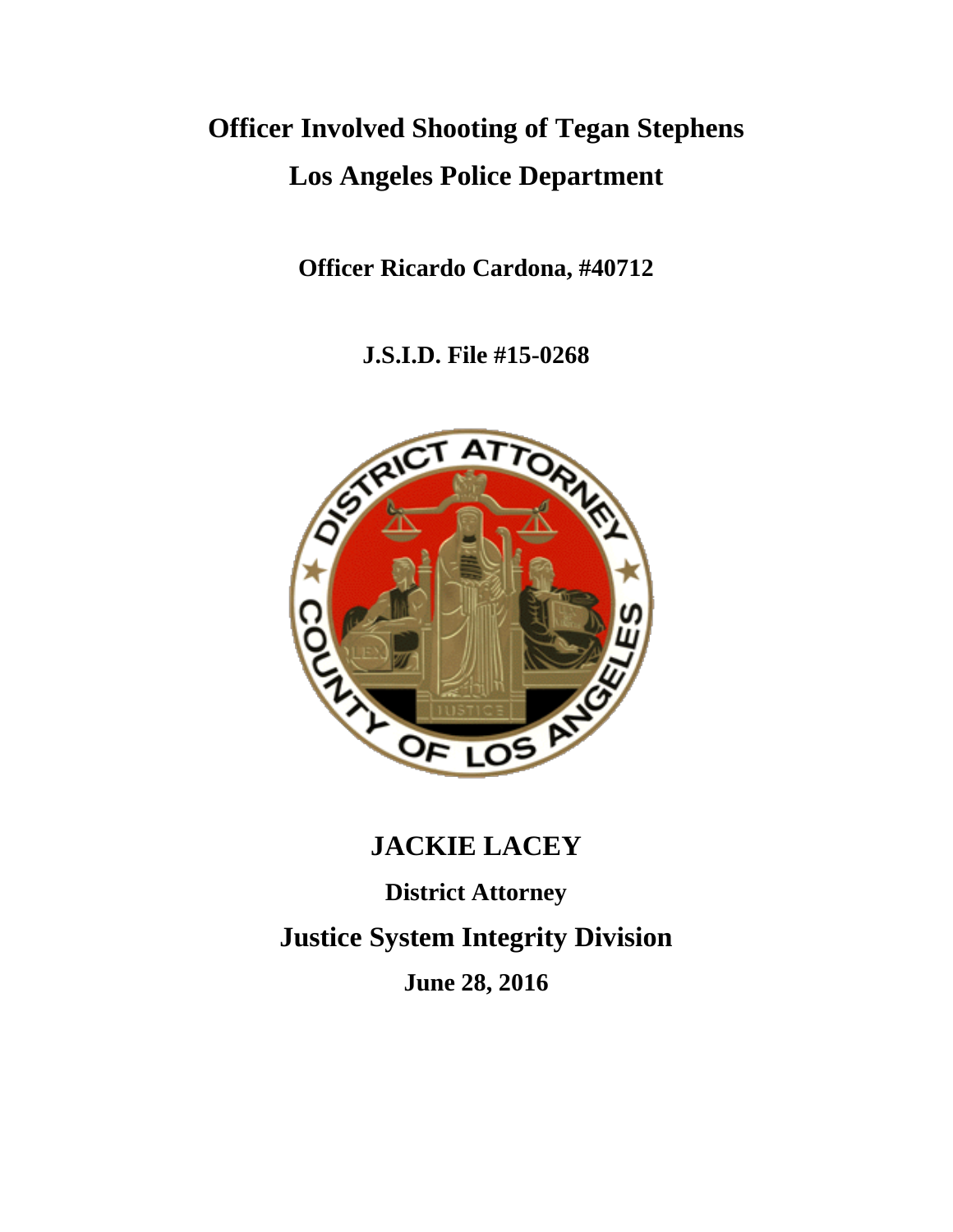#### **MEMORANDUM**

| TO:             | <b>COMMANDER ROBERT A. LOPEZ</b>                   |
|-----------------|----------------------------------------------------|
|                 | Los Angeles Police Department                      |
|                 | Force Investigation Division                       |
|                 | 100 W. First Avenue, Suite 431                     |
|                 | Los Angeles, California 90012                      |
| FROM:           | <b>JUSTICE SYSTEM INTEGRITY DIVISION</b>           |
|                 | Los Angeles County District Attorney's Office      |
| <b>SUBJECT:</b> | <b>Officer Involved Shooting of Tegan Stephens</b> |
|                 | J.S.I.D. File #15-0268                             |
|                 | $F.I.D.$ File #F043-15                             |
| DATE:           | June 28, 2016                                      |

The Justice System Integrity Division of the Los Angeles County District Attorney's Office has completed its review of the May 24, 2015, non-fatal shooting of Tegan Stephens by Los Angeles Police Department (LAPD) Officer Ricardo Cardona. It is our conclusion that Officer Cardona acted in lawful defense of another at the time he fired his weapon.

The District Attorney's Command Center was notified of this shooting on May 24, 2015, at approximately 3:30 a.m. The District Attorney Response Team responded to the location. They were given a briefing and walk-through of the scene by LAPD Lieutenant Brian Gilman.

The following analysis is based on reports, transcripts, and photographs submitted to this office by the LAPD's Force Investigation Division. The departmentally compelled statement of Officer Cardona was considered in this analysis.

### **FACTUAL ANALYSIS**

On May 24, 2015, at approximately 2:10 a.m., LAPD Officers Ricardo Cardona and Chaleen Engeman were working the Hollywood Enforcement District (HED) uniformed foot patrol in the area of Hollywood Boulevard and Cherokee Avenue. The officers had briefly stopped at the LAPD substation located on the east side of Cherokee Avenue, north of Hollywood Boulevard. As they exited the substation, both officers noticed a group of four men west of their location standing near a white Range Rover parked in a parking lot on the west side of Cherokee Avenue. $<sup>1</sup>$ </sup>

<sup>&</sup>lt;sup>1</sup> The Range Rover was backed into a parking space with the front of the car facing north. Just south of the hatch portion of the car was a cinderblock wall measuring three feet at its lowest point and four feet at its highest point, with chain link fencing affixed to the top of the wall. The Range Rover was parked in the fourth parking spot west of the west sidewalk of Cherokee Avenue. The Range Rover had Nevada plates and was registered to Tegan Stephens and Kathy King, Stephens' mother.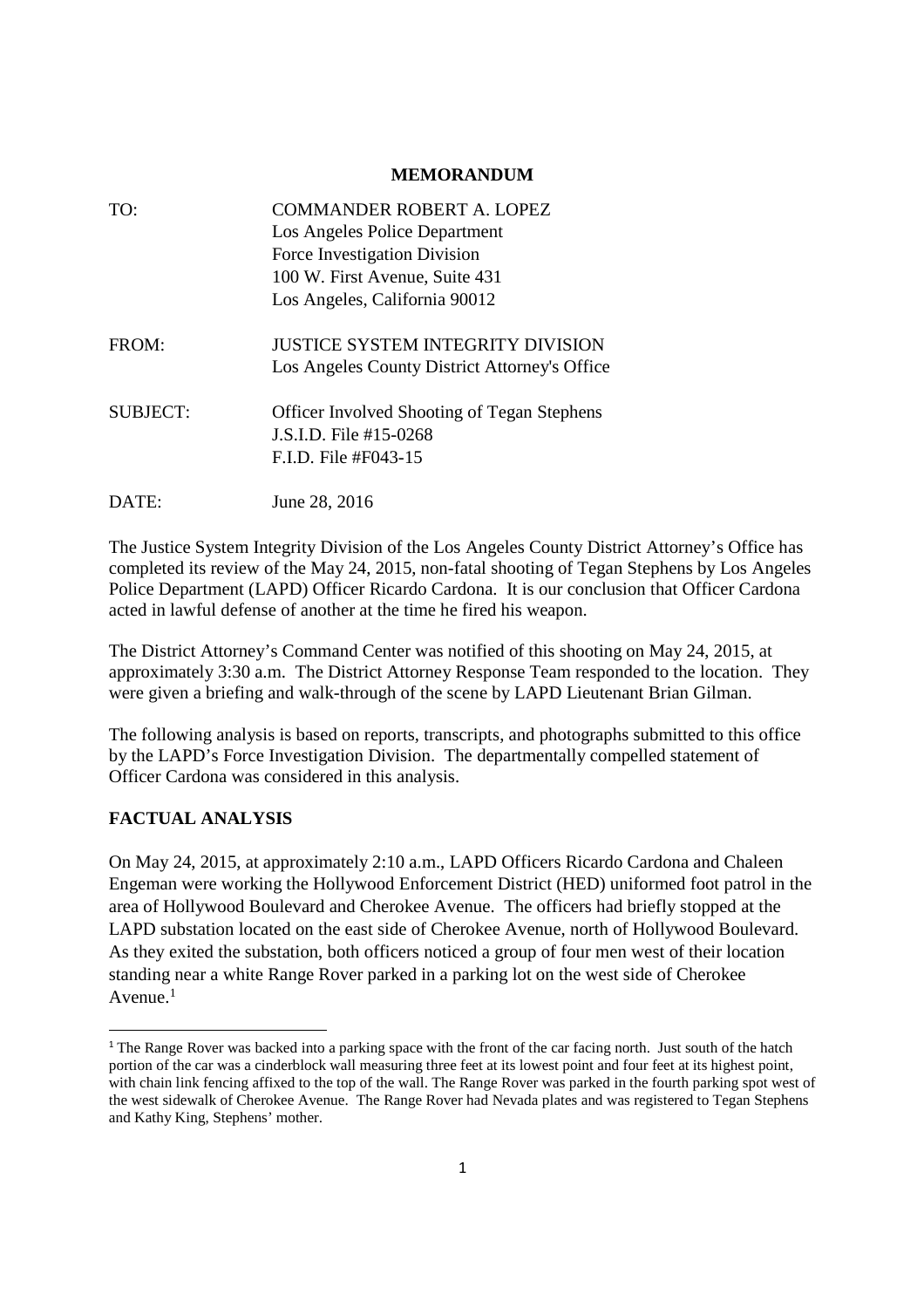One of the men, later identified as Tegan Stephens, appeared to be engaged in a verbal argument with the other three men.<sup>2</sup> The three men gestured with their hands as if dismissing Stephens and began to walk eastbound towards the west sidewalk of Cherokee Avenue, away from Stephens. Stephens walked to the rear of the Range Rover, opened the hatch, and looked toward the three men. Another verbal exchange took place between Stephens and the three men.

Engeman, while observing this

encounter, said to Cardona, "Watch, he's going to have a gun."<sup>3</sup>

Stephens leaned into the hatch portion of the Range Rover and then returned upright, leaving the hatch ajar. Stephens turned to face eastbound and began to walk towards the three men, who were now walking south on the west sidewalk of Cherokee Avenue. At this time, Engeman saw Stephens holding a black handgun.<sup>4</sup>

Stephens crouched along the wall and began to raise the pistol, pointing it in a southeast direction towards the three men. Engeman moved southwest toward a large tree to take cover and began to key her microphone while Cardona walked a few steps toward the street.

believed that Stephens was going to fire his weapon at the men.

Stephens brought his pistol to 90 degrees, parallel to the ground. In defense of the three men, Cardona fired his duty weapon at Stephens, who was standing near the far end of the first parking space west of the sidewalk.<sup>5</sup>

Stephens paused briefly and then resumed walking eastbound towards the men. Engeman believed that Cardona's gunshots had not deterred Stephens and Stephens was intent on shooting the men. As Stephens reached the east end of the first parking spot west of the sidewalk, he began to take a kneeling-style shooting position. As Stephens crouched down and pointed his pistol at the three men, Cardona again discharged his duty weapon.

<sup>2</sup> LAPD investigators were unable to identify and interview the three men.

Neither officer could hear what was said, but interpreted this situation through the

non-verbal communication they witnessed.

5

<sup>3</sup> Engeman believed, but was not positive, that she made this statement out loud.

<sup>4</sup> Engeman told investigators that Stephens held the gun in both hands in a low ready position.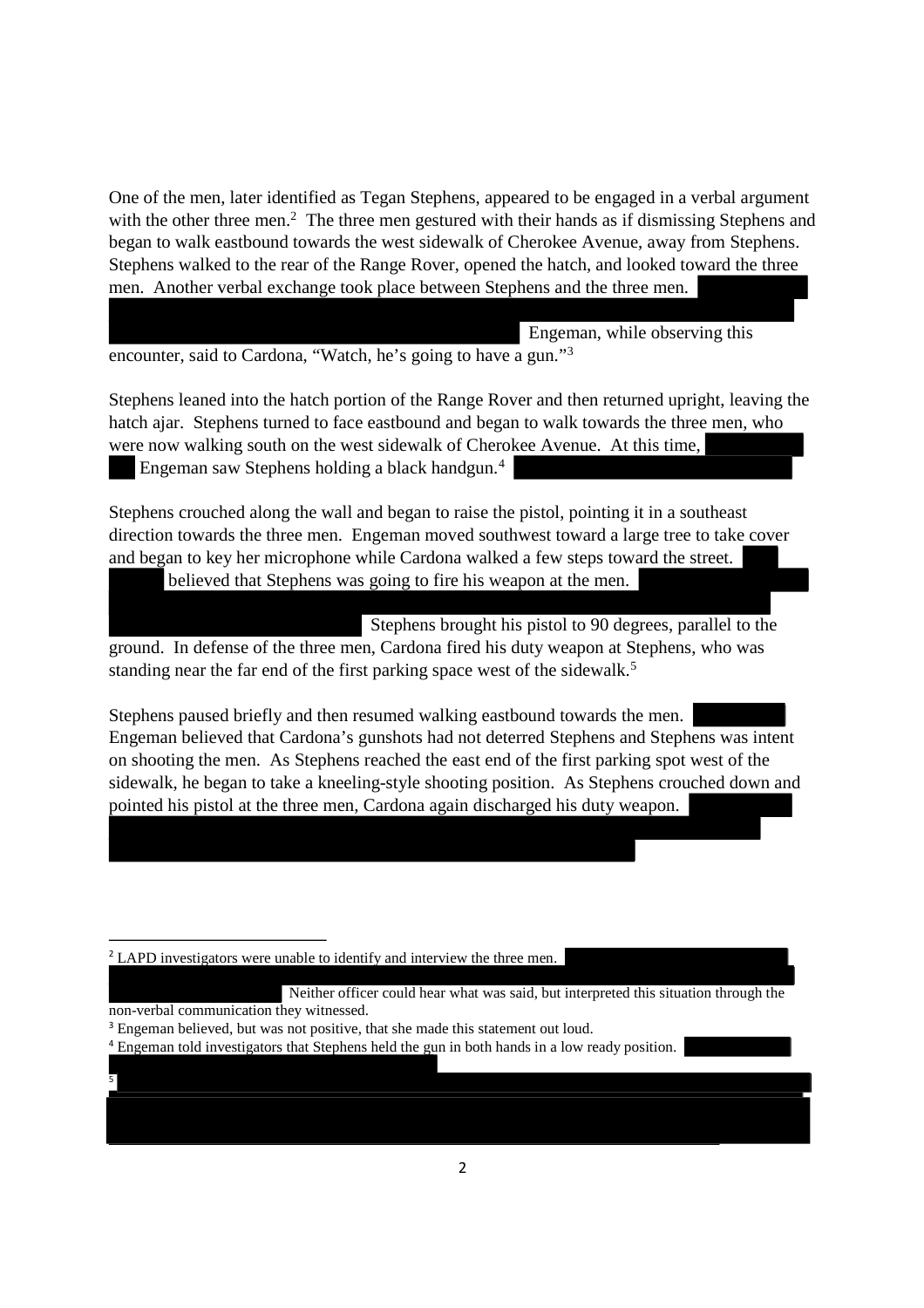As Cardona fired, Engeman broadcast a help call, indicating that shots had been fired. Stephens stopped, turned, and began to walk westbound in the parking lot. The three men, apparently hearing the gunfire, ran away. Several LAPD officers in close proximity also heard the gunfire. Others heard the "Shots fired!" broadcast and responded immediately to the location.

Stephens walked back to the rear of the Range Rover holding the gun down at his side and leaned into the hatch area. The officers briefly lost sight of Stephens' hands as he did so. Stephens returned upright, closed the hatch, and walked northbound along the driver's side of the Range Rover. At this time, the officers could see that Stephens was no longer holding a weapon in his hands.

Fearing that Stephens would enter the Range Rover and drive away, Engeman ordered Stephens to step away from the car and raise his hands. Initially, Stephens did not appear to hear the orders.

Stephens complied with these commands as other LAPD officers arrived at the location. The officers then ordered Stephens to get down on the ground, which he did. Officers approached and took Stephens into custody. The officers noticed that Stephens had been injured and requested a rescue ambulance.

Paramedics arrived at the location, treated Stephens, and transported him to Cedars Sinai Medical Center. Stephens suffered a gunshot wound to the left side of his torso

He was treated at the hospital and survived his

injury.<sup>6</sup>

Investigators located an unloaded Glock Model 17 Gen4 9mm semiautomatic pistol inside the rear hatch of the Range Rover.<sup>7</sup> The pistol did not have a magazine inserted into the well. Investigators also found the keys to the car and an open Glock gun box containing an empty magazine in the rear hatch area. An additional empty magazine was recovered from the ground near the rear of the Range Rover. Both magazines are capable of holding 17 rounds.<sup>8</sup>

Cardona was armed with his department authorized Glock Model 17 9mm semiautomatic pistol. The maximum capacity of this firearm is 18 total rounds. After this incident, Cardona's firearm was loaded with 12 rounds. Six expended 9mm Luger cartridge cases were located in the east lane of Cherokee Avenue in front of the LAPD substation. Cardona fired six rounds.

6

.

 $\frac{1}{7}$ The firearm was registered in Nevada to Stephens.

<sup>&</sup>lt;sup>8</sup> Penal Code section 32310 prohibits a person from buying or receiving large capacity magazines. A large capacity magazine is capable of accepting more than 10 rounds. Penal Code section 16740.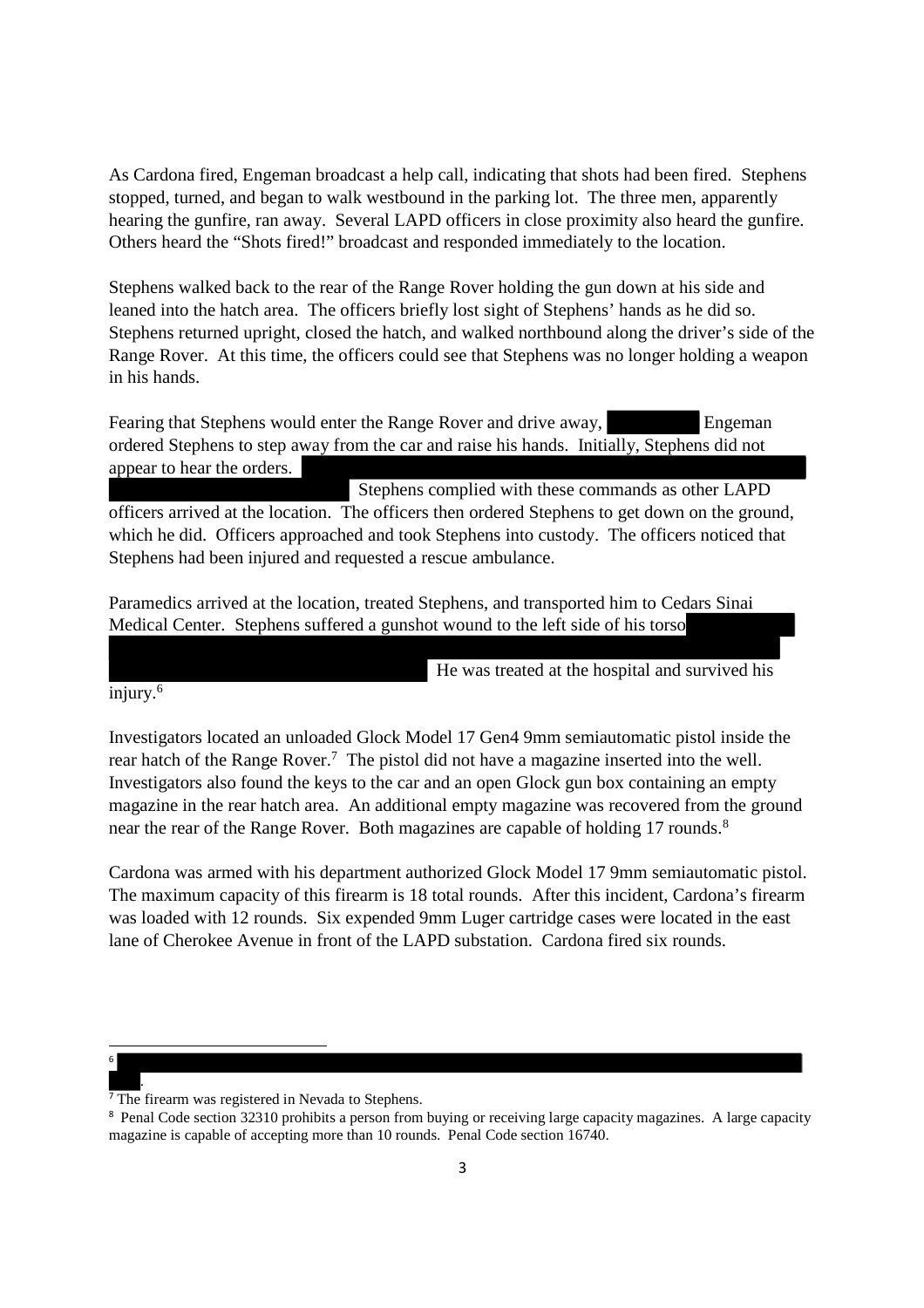Investigators interviewed Dominic Jordan, Stephens' friend. On May 23, 2015, at approximately 10:30 p.m., Jordan and Stephens went to the Supperclub with a group of their friends.<sup>9</sup> Stephens parked his Range Rover in the parking lot on the west side of Cherokee Avenue. They stayed at that location until approximately 1:30 a.m. After leaving the club, Stephens and Jordan stopped at the north end of the parking lot to speak to a group of women. The women told Stephens and Jordan that they were hungry and wanted to get hot dogs from the vendors on Hollywood Boulevard. Stephens walked away from the group, toward his Range Rover which was parked at the south end of the parking lot. Jordan remained with the women, standing with his back to Cherokee Avenue. Jordan did not watch Stephens as he went to the car. After approximately 15 seconds, Jordan heard gunshots coming from Cherokee Avenue. He ducked down, using a parked car as cover. The women took cover with him a few seconds later. After approximately 90 seconds, Jordon stood up and looked around. He saw a man, who he believed to be Stephens, being treated by medical personnel.

Jordan had never seen Stephens with a gun and did not believe that he owned a gun. Stephens did not get into a fight while at the Supperclub and, according to Jordan, was "a very docile type of person." According to Jordan, not enough time passed between the time that Stephens walked to his car and the time that Jordan heard gunshots for Stephens to get into an altercation.

Investigators were able to identify the five women that were speaking with Stephens and Jordan in the parking lot. Only two women, Nancy Ortiz and Mayra Guzman, would speak with investigators. Ortiz and Guzman indicated that they heard gunshots and fell to the ground next to Jordan. Ortiz told investigators that none of the women saw any verbal encounter between Stephens and a group of men and none of them saw the officer involved shooting.

Based upon his actions in this case, Stephens was convicted in case number BA436815 of a violation of Penal Code section 29805, restriction on firearms possession after conviction of a specified offense. Stephens was sentenced to 3 years formal probation. As a condition of his probation, he was required to serve twelve days in the county jail and perform 250 hours of community service. Stephens would not provide investigators with a statement regarding this incident.

#### **CONCLUSION**

According to the law in California, a person acted in lawful self-defense or defense of another if (1) he reasonably believed that he or someone else was in imminent danger of being killed or suffering great bodily injury and (2) he reasonably believed that the immediate use of deadly force was necessary to defend against that danger. CALCRIM No. 505.

"The 'reasonableness' of a particular use of force must be judged from the perspective of a reasonable officer on the scene, rather than the 20/20 vision of hindsight…The calculus of reasonableness must embody allowance for the fact that police officers are often forced to make

<sup>9</sup> The Supperclub is located on Hollywood Boulevard between Cherokee Avenue and Las Palmas Avenue.